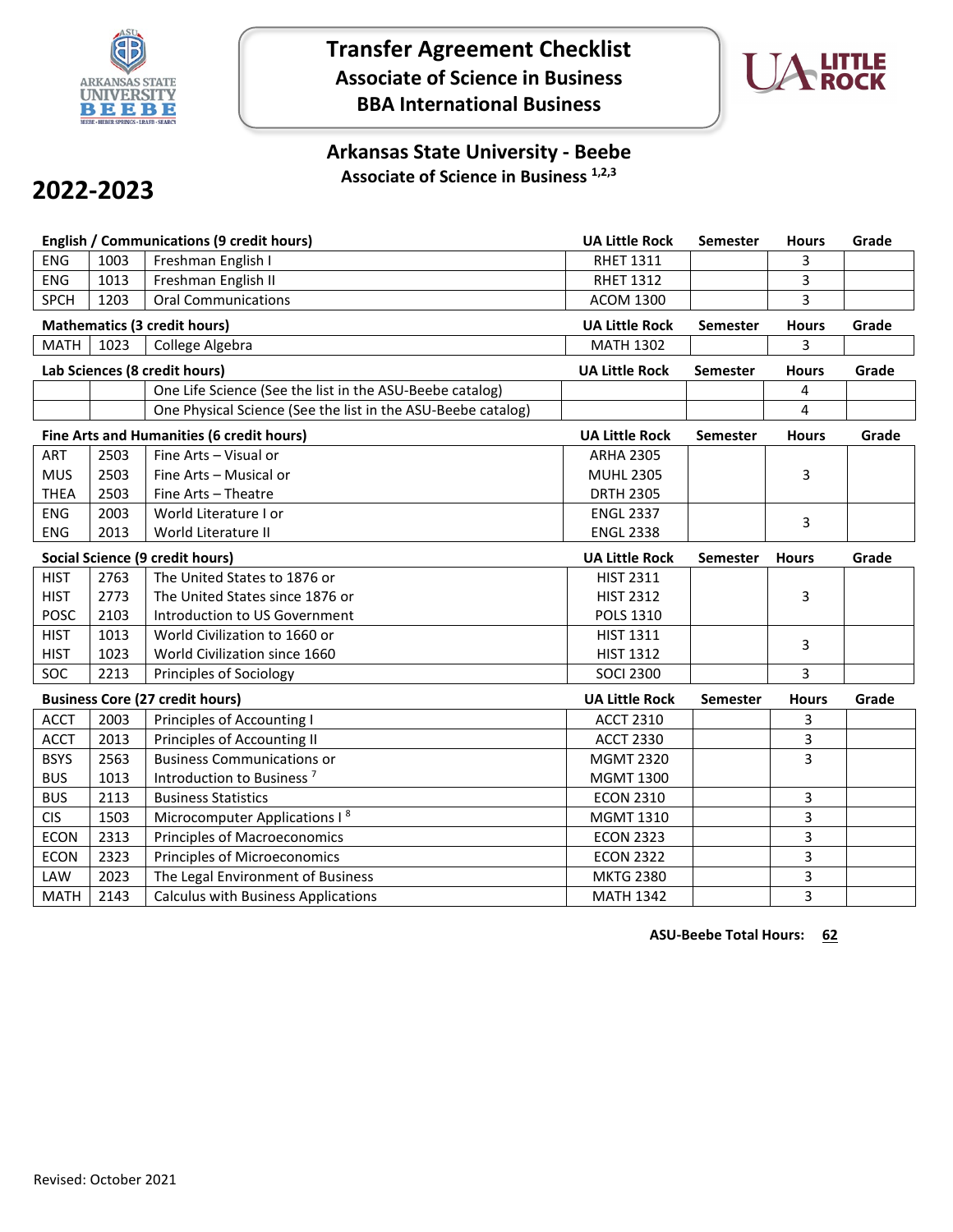



## **University of Arkansas at Little Rock Bachelor of Business Administration – International Business4 2022-2023**

|             |           | <b>Professional Business Courses (28 credit hours)</b> | <b>Semester</b> | <b>Hours</b> | Grade |
|-------------|-----------|--------------------------------------------------------|-----------------|--------------|-------|
| <b>BSAD</b> | 2010/4010 | Career Catalyst <sup>6</sup>                           |                 | 0            |       |
| <b>BSAD</b> | 3100      | <b>Business Professionalism</b>                        |                 |              |       |
| <b>BINS</b> | 3305      | Information Systems for Decision Making                |                 | 3            |       |
| <b>BINS</b> | 3352      | Data Analysis and Visualization                        |                 | 3            |       |
| <b>BINS</b> | 3380      | <b>Business Communication</b>                          |                 | 3            |       |
| <b>ECON</b> | 3355      | <b>Quantitative Business Analysis</b>                  |                 | 3            |       |
| <b>FINC</b> | 3310      | <b>Business Finance</b>                                |                 | 3            |       |
| <b>MGMT</b> | 3300      | Principles of Management                               |                 | 3            |       |
| <b>MGMT</b> | 3304      | <b>Operations Management</b>                           |                 | 3            |       |
| <b>MGMT</b> | 4380      | <b>Business Strategy (Capstone Course)</b>             |                 | 3            |       |
| <b>MKTG</b> | 3350      | Principles of Marketing                                |                 | 3            |       |

|             |      | International Business Major Requirements (21 credit hours) | Semester | <b>Hours</b> | Grade |
|-------------|------|-------------------------------------------------------------|----------|--------------|-------|
| <b>ECON</b> | 4320 | <b>International Economics</b>                              |          |              |       |
| <b>FINC</b> | 4330 | International Finance                                       |          |              |       |
| <b>IBUS</b> | 4316 | Field Study in International Business                       |          |              |       |
| <b>MGMT</b> | 4377 | <b>International Business Management</b>                    |          |              |       |
| <b>MKTG</b> | 4320 | <b>International Marketing</b>                              |          |              |       |
|             |      | International Business Elective (See Course Catalog)        |          |              |       |
|             |      | Cultural Awareness Elective (See Course Catalog)            |          |              |       |

| <b>International Business Major Electives (hours vary)</b> |                                                                                 | Semester | <b>Hours</b> | Grade |
|------------------------------------------------------------|---------------------------------------------------------------------------------|----------|--------------|-------|
|                                                            | Option One: Second Language                                                     |          |              |       |
|                                                            | Demonstrate proficiency in a second language (usually by completing an          |          |              |       |
|                                                            | intermediate world language or American sign language course). Note: world      |          |              |       |
|                                                            | language or American sign language courses may be transferred from UA-PTC.      |          |              |       |
|                                                            | <b>Option Two: Cultural Awareness</b>                                           |          |              |       |
|                                                            | Select three additional courses from the list of Cultural Awareness Electives   |          |              |       |
|                                                            | (See Course Catalog)                                                            |          |              |       |
|                                                            | <b>Option Three: Professional Sales</b>                                         |          |              |       |
|                                                            | Complete the Professional Selling Certificate - Mktg 3353 Professional Selling, |          |              |       |
|                                                            | Mktg 4355 Advanced Professional Selling, Mktg 4351 Sales Management or          |          |              |       |
|                                                            | Mktg 4370 Business-to-Business Marketing                                        |          |              |       |
|                                                            | <b>Option Four: Business Analytics</b>                                          |          |              |       |
|                                                            | Complete the Business Analytics Certificate -: BINS 4351 Data Analysis and      |          |              |       |
|                                                            | Reporting, BINS 4352 Big Data Analysis, and 9 hours of electives from the       |          |              |       |
|                                                            | defined list for the certificate                                                |          |              |       |

| <b>Unrestricted General Electives:</b> |                                                                               | Semester | <b>Hours</b> | Grade |  |
|----------------------------------------|-------------------------------------------------------------------------------|----------|--------------|-------|--|
|                                        | Remaining hours, if any to reach 120 minimum hours (at least 45 hours must be |          |              |       |  |
|                                        | upper-level, and 12 hours of that upper-level coursework must be outside of   |          |              |       |  |
|                                        | the major program                                                             |          |              |       |  |
|                                        |                                                                               |          |              |       |  |

**UA Little Rock Total Hours: 58**

1 See your advisor at Arkansas State University-Beebe for degree and graduation information.